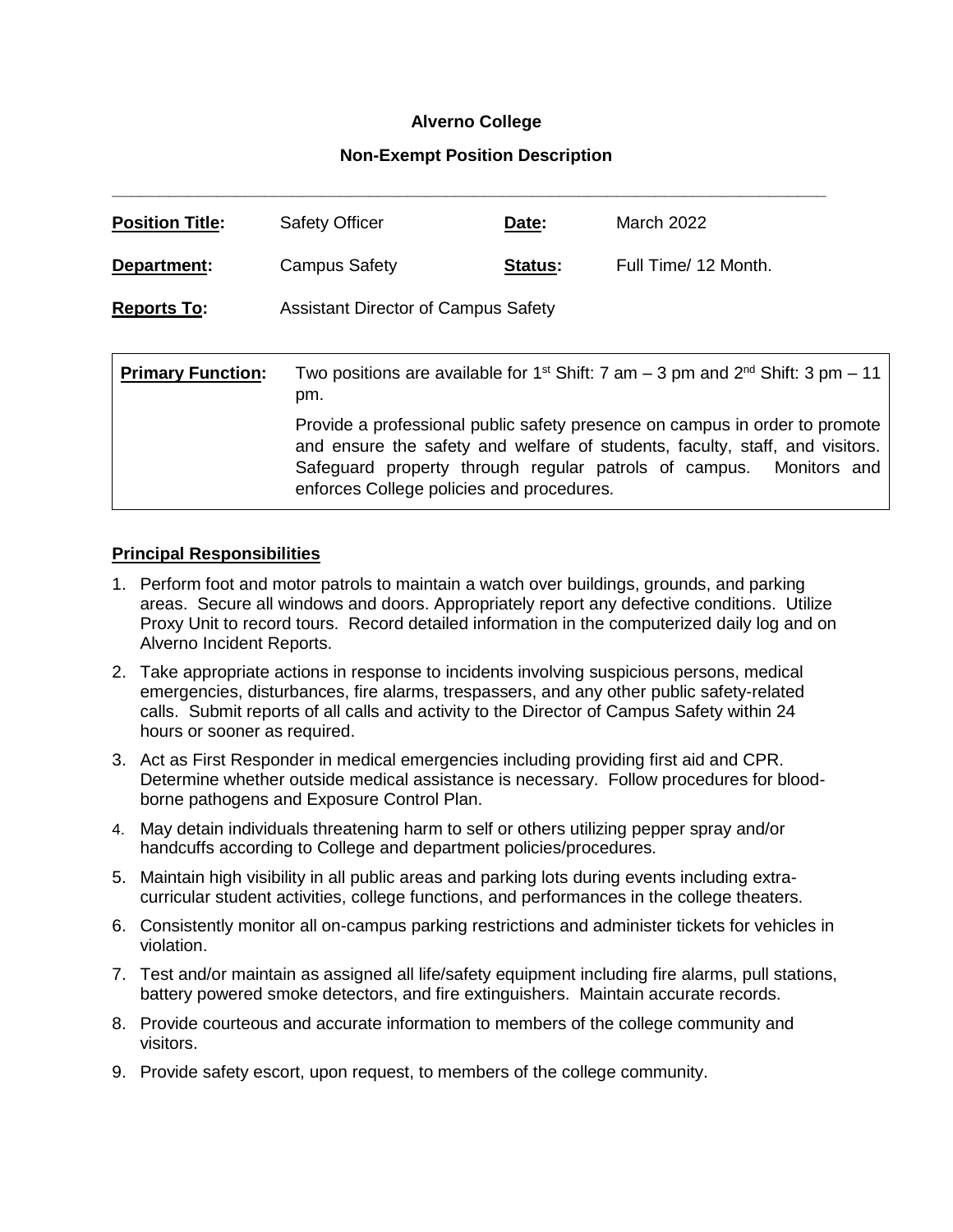- 10. Provide services and support in cooperation with the Community Advisor (CA) and Resident Life staff in advising or enforcing resident/student policies.
- 11. Monitor and/or review cameras, reporting or taking appropriate action on any suspicious activities.
- 12. Perform receptionist, clerical and special project work as assigned.
- 13. Perform Desk Officer responsibilities in the residence halls if needed. Including, but not limited to:
	- a. Follow proper visitor check-in/out and overnight guest procedures.
	- b. Distribute items available to students for a loan with an ID.
- 14. Incorporate the Alverno Mission into daily tasks, as well as dealing with extraordinary circumstances.
- 15. Participate in department meetings, committees, and official College functions when appropriate.
- 16. Perform annual protocol skill assessment at appropriate level based on time in service.
- 17. Be respectful of the College's vision of a balanced and healthy lifestyle strategy which includes the **Seven Dimensions of Wellness: Career, Emotional, Environmental, Intellectual, Physical, Social, and Spiritual.**
- 18. Comply with safety procedures and maintain clean and orderly work areas.
- 19. Perform other tasks as necessary to support the College mission.

#### **Qualifications**

- 1. Requires high school diploma or equivalent. An Associate's Degree in Police Science or related field is preferred.
- 2. Valid driver's license with a driving record that meets the qualifications of an Alverno driver.
- 3. Requires the ability to exercise good and appropriate judgment in dealing with incidents involving potential damage to life or property.
- 4. Must be able to communicate effectively and professionally with students, employees, contractors, and the general public.
- 5. Ability to understand and follow written and verbal instructions.
- 6. Requires basic computer skills and the ability to utilize computer equipment used in daily operations.
- 7. Requires the ability to become CPR and First Aid Certified and maintain certification.
- 8. Requires the ability to work with and maintain confidential information.
- 9. Requires basic reading and writing skills including the ability to legibly complete documentation and provide comprehensive written reports.
- 10. Requires the ability to work in a variety of weather conditions for extended period of times.
- 11. Must be able to walk between 5-10 miles on every shift in the performance of required tours and in responding to calls. Requires the ability to frequently stoop, bend, sit and stand. Must have good manual dexterity. Must be able to lift 50 pounds frequently and repeatedly.